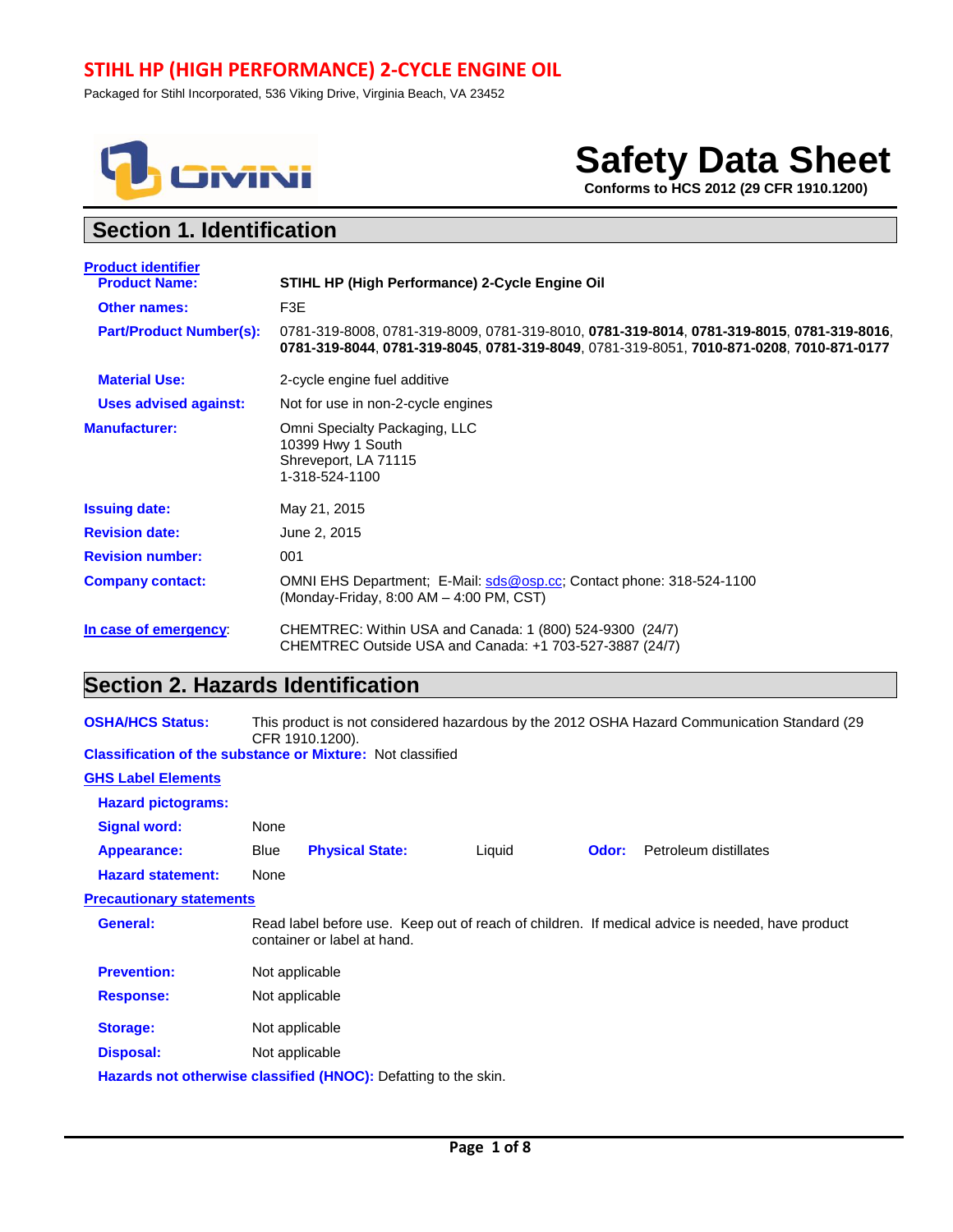**Other information:** Product diluted with gasoline must be handled with the same precautions used for gasoline. Before mixing, the Safety Data Sheet for gasoline should be consulted for any precautionary measures necessary.

# **Section 3. Composition/Information on Ingredients**

Petroleum mineral oil lubricant base stock with proprietary performance additives mixture.

| <b>Substance/mixture:</b><br>Mixture                                    |                   |           |  |
|-------------------------------------------------------------------------|-------------------|-----------|--|
| <b>Components Name</b>                                                  | <b>CAS number</b> | Weight %* |  |
| Lubricant Base Oil (Petroleum) Highly refined<br>mineral oils (C15-C50) | Various           | $85 - 95$ |  |
| 2-Cycle Engine Oil Additives Mixture                                    | Proprietary       | $5 - 15$  |  |

This product does not contain known hazardous materials at the ≥ 1% level or known carcinogens at the ≥ 0.1% level as defined by 29 CFR 1910.1200.

\* The exact percentage of composition has been withheld as a trade secret.

| <b>Section 4. First Aid Measures</b> |                                                                                                                                                                                                                                                                                                                                 |  |  |  |  |  |
|--------------------------------------|---------------------------------------------------------------------------------------------------------------------------------------------------------------------------------------------------------------------------------------------------------------------------------------------------------------------------------|--|--|--|--|--|
|                                      | <b>Description of necessary first aid measures</b>                                                                                                                                                                                                                                                                              |  |  |  |  |  |
| <b>General Advice:</b>               | No specific first aid measures are required. Get medical attention if irritation develops and<br>persists.                                                                                                                                                                                                                      |  |  |  |  |  |
| Eye contact:                         | In case of contact, immediately flush eyes with plenty of water for at least 15 minutes. Eyelids<br>should be held away from the eyeball to ensure thorough rinsing. Check for and remove any<br>contact lenses. Get medical attention if irritation develops and persists.                                                     |  |  |  |  |  |
| <b>Skin contact:</b>                 | Wash off immediately with soap and plenty of water while removing all contaminated clothes and<br>shoes. Get medical attention if irritation or allergic reaction develops and persists.                                                                                                                                        |  |  |  |  |  |
| <b>Inhalation:</b>                   | In case of inhalation of decomposition products in a fire, symptoms may be delayed. If<br>inhaled, remove to fresh air. The exposed person may need to be kept under medical<br>surveillance for 48 hours. Get medical attention if symptoms occur.                                                                             |  |  |  |  |  |
| Ingestion:                           | Do NOT induce vomiting. Drink plenty of water. If symptoms persist, call a physician.                                                                                                                                                                                                                                           |  |  |  |  |  |
| <b>Protection of first-aiders:</b>   | No action shall be taken involving any personal risk or without suitable training. Remove all<br>sources of ignition. Ensure that medical personnel are aware of the material(s) involved, take<br>precautions to protect themselves and prevent spread of contamination. Wear personal protective<br>clothing (see section 8). |  |  |  |  |  |

**Most important symptoms and effects, both acute and delayed See Section 11 for more detailed information on health effects and symptoms.**

| <b>Most Important</b>     | <b>Symptoms and Effects:</b> Personnel with pre-existing skin disorders should avoid contact with this product. Under normal use<br>conditions, no adverse effects to health are known.                                                                                                                                                                     |
|---------------------------|-------------------------------------------------------------------------------------------------------------------------------------------------------------------------------------------------------------------------------------------------------------------------------------------------------------------------------------------------------------|
| Eye contact:              | Not expected to cause prolonged or significant eye irritation.                                                                                                                                                                                                                                                                                              |
| <b>Skin contact:</b>      | Contact with skin is not expected to cause prolonged or significant irritation. Contact with skin is not<br>expected to cause an allergic skin response. Not expected to be harmful to internal organs if<br>absorbed through the skin.                                                                                                                     |
| Inhalation:               | Not expected to be harmful if inhaled. Contains petroleum-based mineral oil. May cause<br>respiratory irritation or other pulmonary effects following prolonged or repeated inhalation of oil<br>mist at airborne levels above the recommended oil mist exposure limit. Symptoms of respiratory<br>irritation may include coughing and difficult breathing. |
| Ingestion:                | Not expected to be harmful if swallowed.                                                                                                                                                                                                                                                                                                                    |
| <b>Note to physician:</b> | Treat symptomatically.                                                                                                                                                                                                                                                                                                                                      |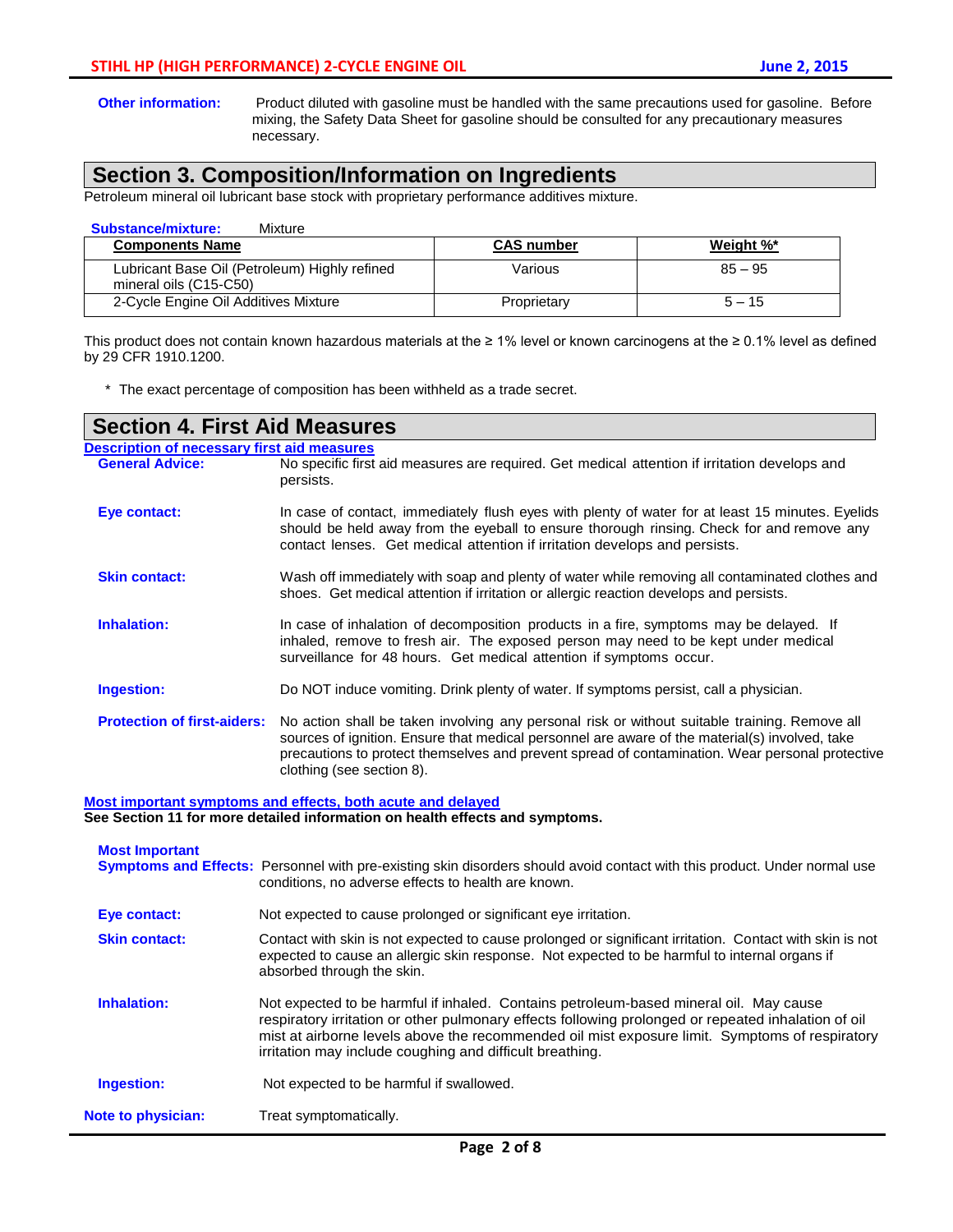# **Section 5. Fire-Fighting Measures**

| <b>Uniform Fire Code:</b>                             | Class IIIB                                                                                                                                                                                                                                                                                                                                                                                                  |
|-------------------------------------------------------|-------------------------------------------------------------------------------------------------------------------------------------------------------------------------------------------------------------------------------------------------------------------------------------------------------------------------------------------------------------------------------------------------------------|
| <b>Flash Point:</b>                                   | 222°C (432°F)                                                                                                                                                                                                                                                                                                                                                                                               |
| <b>Extinguishing Media</b>                            |                                                                                                                                                                                                                                                                                                                                                                                                             |
| <b>Suitable Media:</b>                                | In case of fire, use extinguishing measures that are appropriate to local circumstances and<br>the surrounding environment. Use water fog, alcohol resistant foam, dry chemical, carbon<br>dioxide (CO2) extinguisher or spray.                                                                                                                                                                             |
| <b>Unsuitable Media:</b>                              | CAUTION: Use of water spray when fighting fire may be inefficient.                                                                                                                                                                                                                                                                                                                                          |
| <b>Specific Hazards Arising from</b><br>the Chemical: | Keep product and empty container away from heat and sources of ignition as product will<br>burn. Contact with strong oxidizers may cause fire. In the event of fire, cool tanks with<br>water spray. Fire residues and contaminated fire extinguishing water must be contained,<br>prevented from being discharged to any waterway, sewer or drain and disposed of in<br>accordance with local regulations. |
| <b>Hazardous Combustion Products:</b>                 | Combustion products may include the following: Carbon dioxide (CO2) Carbon<br>monoxide (CO), and Nitrogen oxides.                                                                                                                                                                                                                                                                                           |
| <b>Protection of Fire Fighters:</b>                   | Promptly isolate the scene by removing all persons from the vicinity of the incident if<br>there is a fire. No action shall be taken involving any personal risk or without suitable<br>training. As in any fire, wear self-contained breathing apparatus pressure-demand,<br>MSHA/NIOSH (approved or equivalent) and full protective gear.                                                                 |

# **Section 6. Accidental Release Measures**

**Personal precautions, protective equipment and emergency procedures**

| For non-emergency personnel:      | No action shall be taken involving any personal risk or without suitable training.<br>Evacuate surrounding areas. Keep unnecessary and unprotected personnel from<br>entering. ELIMINATE all ignition sources (no smoking, flares, sparks or flames in<br>immediate area). Do not touch or walk through spilled material. Put on appropriate<br>personal protective equipment. Floors may be slippery; use care to avoid falling.                    |
|-----------------------------------|------------------------------------------------------------------------------------------------------------------------------------------------------------------------------------------------------------------------------------------------------------------------------------------------------------------------------------------------------------------------------------------------------------------------------------------------------|
| For emergency responders:         | If specialized clothing is required to deal with the spillage, take note of any information<br>in Section 8 on suitable and unsuitable materials. Ensure adequate ventilation. Keep<br>people away from and upwind of spill/leak. Pay attention to flashback. Take precautionary<br>measures against static discharges. All equipment used when handling the product must<br>be grounded. See also the information in "For non-emergency personnel". |
| <b>Environmental precautions:</b> | Avoid dispersal of spilled material and runoff and contact with soil, waterways, drains<br>and sewers. Inform the relevant authorities if the product has caused environmental<br>pollution (sewers, waterways, soil or air). See Section 12 for ecological information.                                                                                                                                                                             |

**Methods and materials for containment and cleaning up**

- **Small Spills:** Stop leak if without risk. Move containers from spill area. Absorb with an inert material and place in an appropriate waste disposal container. Dispose of via a licensed waste disposal contractor.
- Large Spills: Stop leak if without risk. Move containers from spill area. Prevent entry into sewers, water courses, basements or confined areas. Contain and collect spillage with non- combustible, absorbent material e.g. sand, earth, vermiculite or diatomaceous earth and place in container for disposal according to local regulations. Dispose of via a licensed waste disposal contractor.

NOTE: If RQ (Reportable Quantity) is exceeded or if spills enter a body of water, report immediately to the USEPA's National Response Center at (800) 424-8802. Check with your local and state regulators regarding their reporting requirements.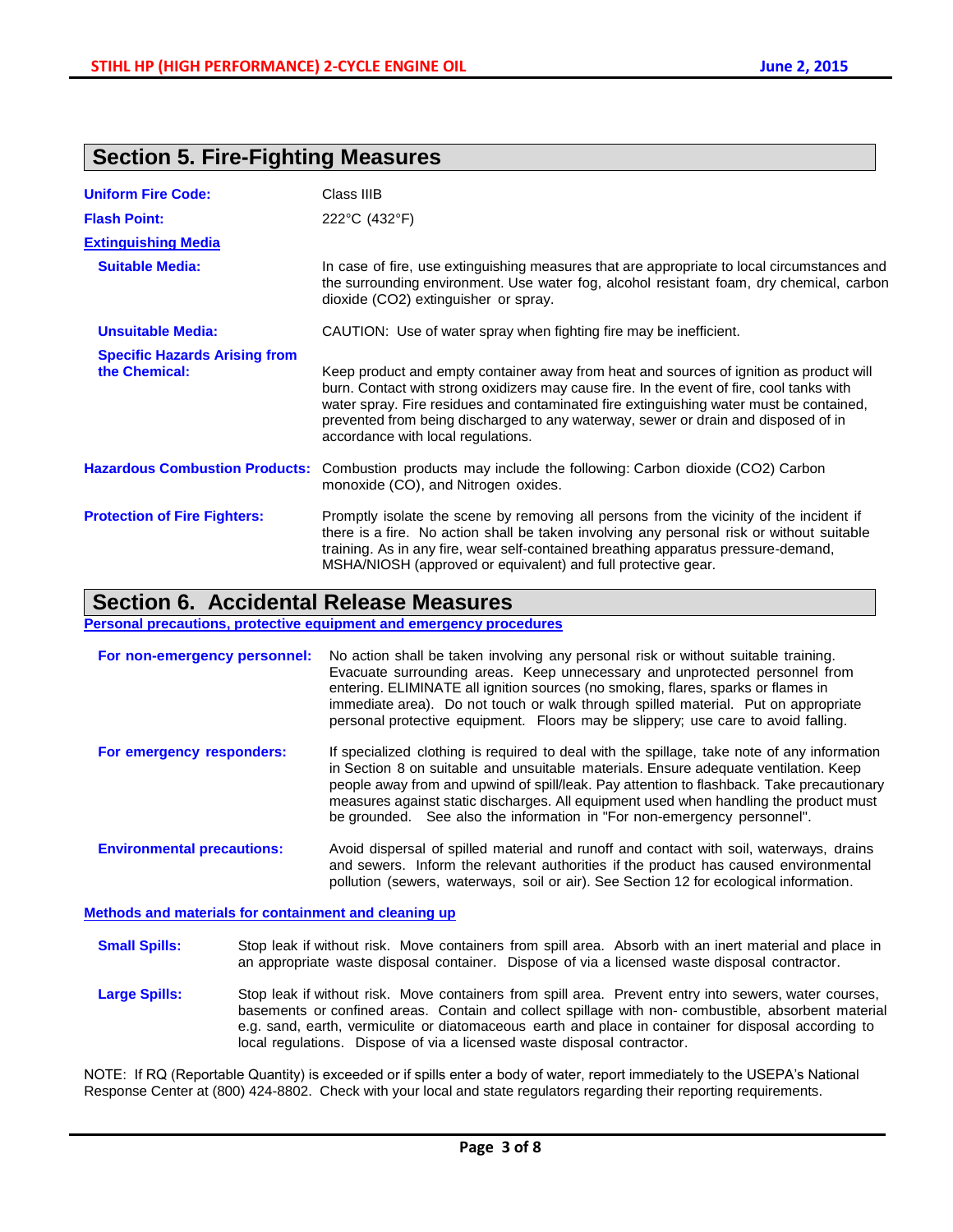## **Section 7. Handling and Storage**

**Precautions for safe handling**

#### **Protective measures:** Eye protection and face shield should be used if material is used under conditions that increase the chances of splattering. Put on appropriate personal protective equipment (see Section 8). Keep out of reach of children. NOTE: Product diluted with gasoline must be handled with the same precautions used for gasoline. Before mixing, the Safety Data Sheet for gasoline should be consulted for any precautionary measures necessary. **Advice on general**  Do not get in eyes, on skin or on clothing. Eating, drinking and smoking should be prohibited in areas where this material is handled, stored and processed. Wash thoroughly after handling. Remove contaminated clothing and protective equipment before entering eating areas. See also Section 8 for additional information on hygiene measures. **Conditions for safe storage, Including any incompatibilities:** Store in accordance with local regulations. Store in original container protected from direct sunlight in a dry, cool and well-ventilated area, away from incompatible materials, strong oxidizing agents (see Section 10) and food and drink. Keep away from heat, sparks, flame and other sources of ignition (i.e., pilot lights, electric motors and static electricity). Keep container tightly closed and sealed until ready for use. Containers that have been opened must be carefully resealed and kept upright to prevent leakage. Use appropriate containment to avoid environmental contamination. Avoid contaminating soil or releases into sewage or drainage systems and bodies of water.

## **Section 8. Exposure Controls/Personal Protection**

#### **Control parameters Occupational Exposure Limits**

| <b>Chemical name</b>                                                    |                                                                                                                                                                                                                                                                                                                                                                                                 | <b>ACGIH</b>                                                                                                                                                        |                    | <b>OSHA</b>            |             | <b>NIOSH</b> |                |
|-------------------------------------------------------------------------|-------------------------------------------------------------------------------------------------------------------------------------------------------------------------------------------------------------------------------------------------------------------------------------------------------------------------------------------------------------------------------------------------|---------------------------------------------------------------------------------------------------------------------------------------------------------------------|--------------------|------------------------|-------------|--------------|----------------|
|                                                                         |                                                                                                                                                                                                                                                                                                                                                                                                 | <b>TLV</b>                                                                                                                                                          | <b>STEL</b>        | <b>PEL</b>             | <b>STEL</b> | <b>TWA</b>   | <b>Ceiling</b> |
| Lubricant Base Oil (Petroleum)<br>Highly refined mineral oils (C15-C50) |                                                                                                                                                                                                                                                                                                                                                                                                 | $5$ mg/m $3$<br>(mist)                                                                                                                                              | 10 mg/m3<br>(mist) | $5$ mg/m $3$<br>(mist) |             |              |                |
| <b>Appropriate engineering controls:</b>                                |                                                                                                                                                                                                                                                                                                                                                                                                 | Good general ventilation should be sufficient to control worker exposure to airborne<br>contaminants. Emergency shower and eyewash station.                         |                    |                        |             |              |                |
| <b>Environmental exposure controls:</b>                                 | Emissions from ventilation or work process equipment should be checked to ensure<br>they comply with the requirements of environmental protection legislation. In some<br>cases, fume scrubbers, filters or engineering modifications to the process<br>equipment will be necessary to reduce emissions to acceptable levels.                                                                   |                                                                                                                                                                     |                    |                        |             |              |                |
| <b>Individual protection measures</b>                                   |                                                                                                                                                                                                                                                                                                                                                                                                 |                                                                                                                                                                     |                    |                        |             |              |                |
| <b>Hygiene measures:</b>                                                | Wash hands, forearms and face thoroughly after handling chemical products,<br>before eating, smoking and using the lavatory and at the end of the working<br>period. Appropriate techniques should be used to remove potentially<br>contaminated clothing. Wash contaminated clothing before reusing. Ensure that<br>eyewash stations and safety showers are close to the workstation location. |                                                                                                                                                                     |                    |                        |             |              |                |
| <b>Eye/Face Protection:</b>                                             | Wear safety glasses with side shields. A face shield may be necessary under<br>some conditions.                                                                                                                                                                                                                                                                                                 |                                                                                                                                                                     |                    |                        |             |              |                |
| <b>Skin and Body Protection</b>                                         |                                                                                                                                                                                                                                                                                                                                                                                                 |                                                                                                                                                                     |                    |                        |             |              |                |
| <b>Hand protection:</b>                                                 | Wear protective gloves if prolonged or repeated contact is likely. Wear<br>chemical resistant gloves. Recommended: Nitrile gloves. Consult your supervisor<br>or Standard Operating Procedure (SOP) for special handling instructions.                                                                                                                                                          |                                                                                                                                                                     |                    |                        |             |              |                |
| <b>Body protection:</b>                                                 |                                                                                                                                                                                                                                                                                                                                                                                                 | No protective equipment is needed under normal use conditions. For non-routine<br>tasks, personal protection equipment for the body should be selected based on the |                    |                        |             |              |                |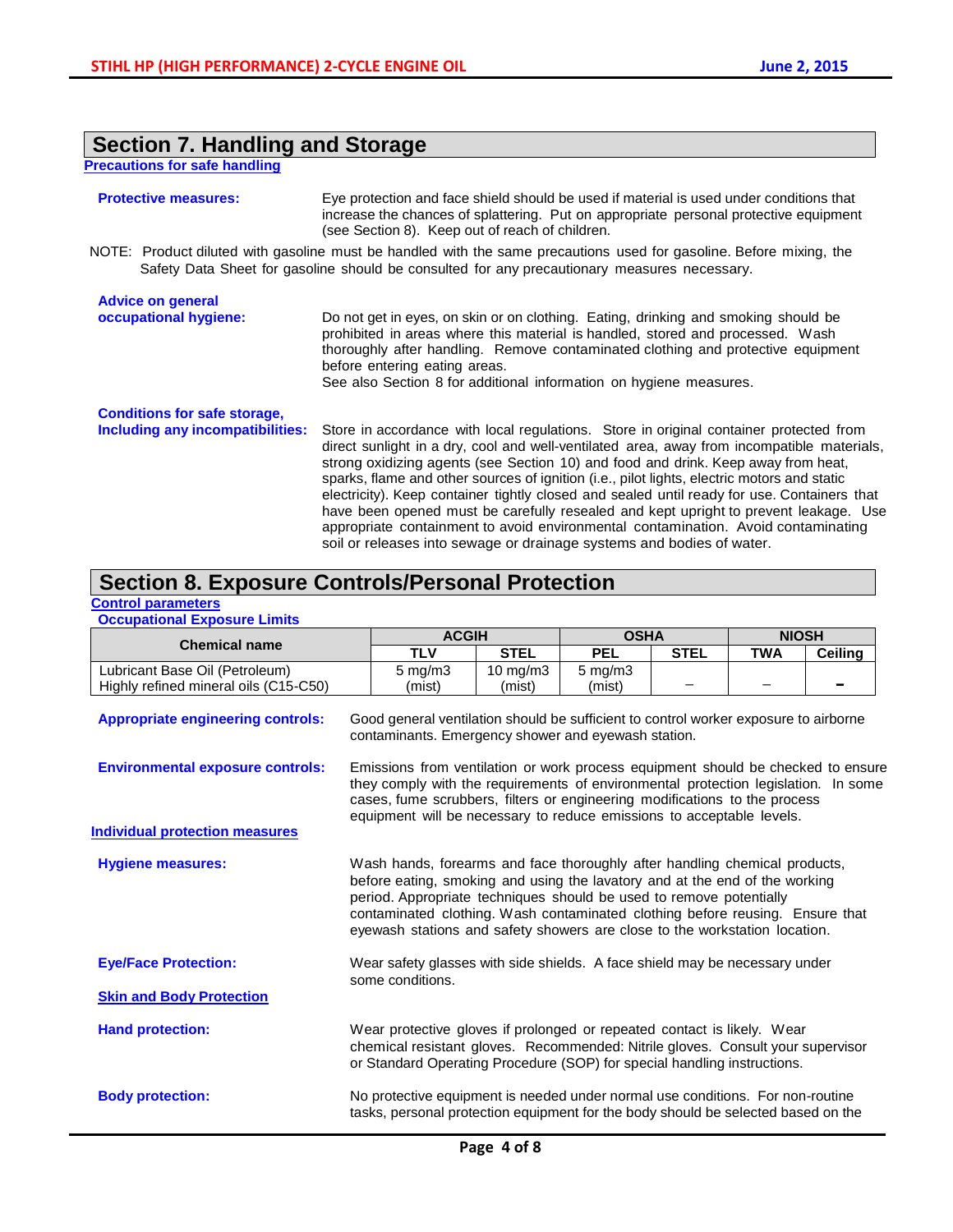task being performed and the risks involved.

- **Other skin protection:** Appropriate footwear and any additional skin protection measures should be selected based on the task being performed and the risks involved.
- **Respiratory protection:** No respiratory protection is normally required. If user operation generates an oil mist, determine if airborne concentrations are below the occupational exposure limit for mineral oil mist. If not, wear an approved respirator that provides adequate protection from measured concentrations of this material. The correct choice of respiratory protection depends upon the chemicals being handled, the conditions of work and use, and the condition of the respiratory equipment. For air-purifying respirators use a particulate cartridge. Use a positive pressure air-supplying respirator in circumstances where air-purifying respirators may not provide adequate protection.

### **Section 9. Physical and Chemical Properties**

| Appearance                                                   | <b>(Typical or Target)</b>                        |
|--------------------------------------------------------------|---------------------------------------------------|
| <b>Physical State:</b>                                       | Liquid                                            |
| <b>Color:</b>                                                | Blue                                              |
| Odor:                                                        | Petroleum distillates                             |
| <b>Odor threshold:</b>                                       | Not available                                     |
| pH:                                                          | Not applicable                                    |
| <b>Boiling Point:</b>                                        | Not available                                     |
| <b>Flash Point (Closed cup):</b>                             | 222°C (432°F) (Typical or Target)                 |
| <b>Pour Point:</b>                                           | -25°C (-13°F) (Typical or Target)                 |
| Evaporation rate (Butyl acetate $= 1$ ):                     | Not available                                     |
| <b>Flammability (solid, gas):</b>                            | Not applicable. Based on - Physical state         |
| <b>Flammable) Limit in Air</b>                               | Not available                                     |
| <b>Vapor pressure:</b>                                       | Not available                                     |
| Vapor density $(Air = 1)$ :                                  | >1                                                |
| <b>Relative density:</b>                                     | $0.8820 - 0.8990$ g/l at 15°C (Typical or Target) |
| <b>Solubility:</b>                                           | In soluble in water                               |
| <b>Partition coefficient (n-Octanol/water):</b>              | Not available                                     |
| <b>Auto-ignition temperature:</b>                            | Not available                                     |
| <b>Decomposition temperature:</b>                            | Not available                                     |
| <b>Viscosity – Kinematic (cSt (mm2/s) @ 40°C):</b> 85 to 100 |                                                   |
| Viscosity – Kinematic (cSt (mm2/s) $@$ 100 $°C$ ):10.3 to 12 |                                                   |
| <b>VOC %:</b>                                                | < 0.026%                                          |

# **Section 10. Stability and Reactivity**

| <b>Reactivity:</b>                         | Not reactive under normal storage conditions                                                                                                                               |  |  |
|--------------------------------------------|----------------------------------------------------------------------------------------------------------------------------------------------------------------------------|--|--|
| <b>Chemical stability:</b>                 | Stable under normal storage conditions                                                                                                                                     |  |  |
| <b>Possibility of hazardous reactions:</b> | None under normal processing.                                                                                                                                              |  |  |
| <b>Hazardous polymerization:</b>           | Hazardous polymerization does not occur.                                                                                                                                   |  |  |
| <b>Conditions to avoid:</b>                | Heat, flames and sparks.                                                                                                                                                   |  |  |
| Incompatible materials:                    | Oxidizing agents, Halogens, Halogenated compounds                                                                                                                          |  |  |
| <b>Hazardous decomposition products:</b>   | May include: Fumes, Oil vapors, Smoke, Carbon Oxides (including carbon monoxide<br>and carbon dioxide), Aldehydes, Nitrogen oxides, and incomplete combustion<br>products. |  |  |

| Section 11. Toxicological Information |                                                                                                                    |  |  |  |
|---------------------------------------|--------------------------------------------------------------------------------------------------------------------|--|--|--|
| Information on toxicological effects  |                                                                                                                    |  |  |  |
| <b>Basis for Assessment:</b>          | Information given is based on product data, a knowledge of the components and the<br>toxicity of similar products. |  |  |  |
| <b>Likely Routs of Exposure:</b>      | Exposure may occur via skin absorption, skin or eye contact, inhalation, ingestion.                                |  |  |  |

#### **Substance/Mixture**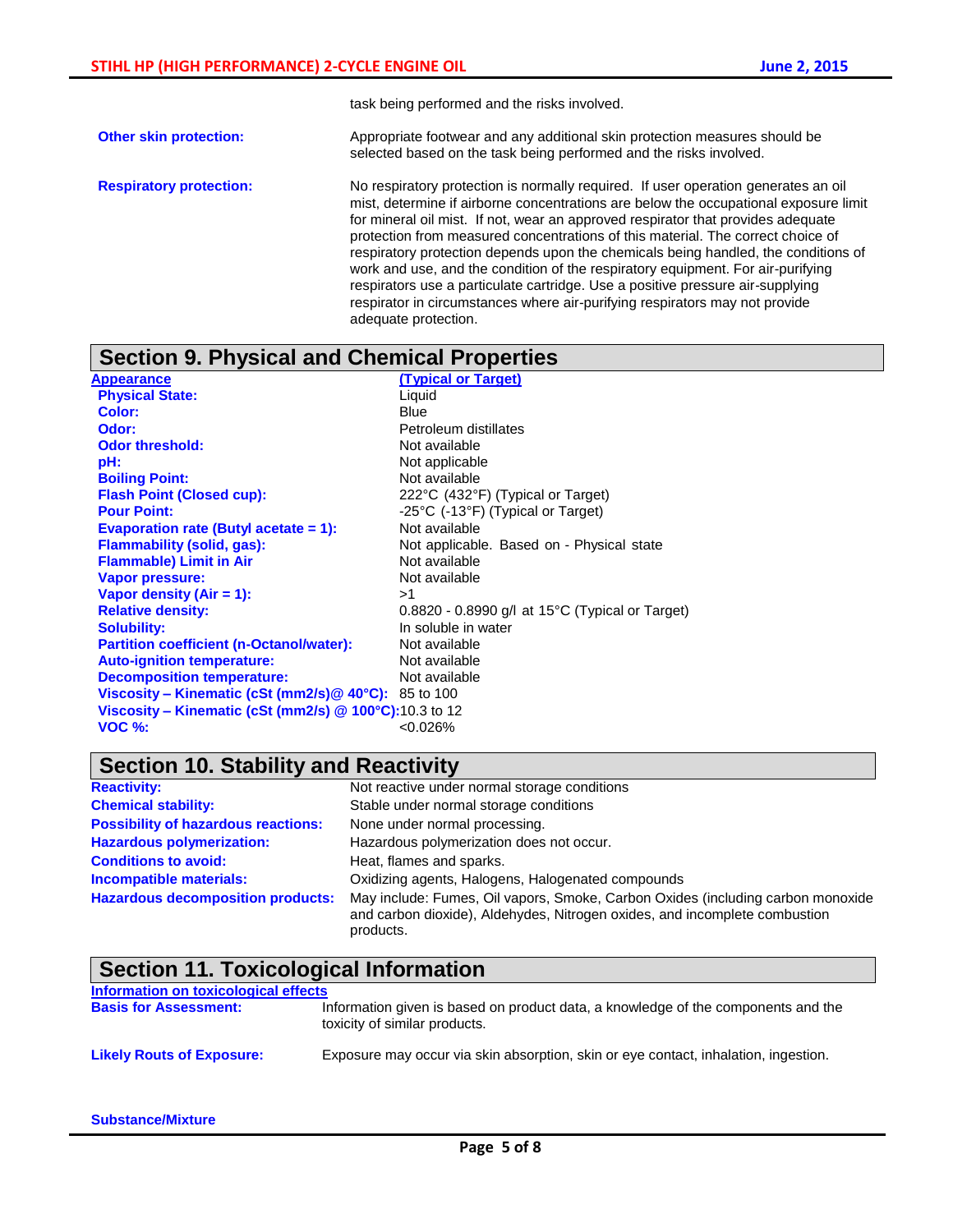| <b>Acute Toxicity</b>                                                                         | <b>Oral LD50</b>                         | <b>Dermal LD50</b>   | <b>Inhalation LC50</b>       |
|-----------------------------------------------------------------------------------------------|------------------------------------------|----------------------|------------------------------|
| Lubricant Base Oil (Petroleum)<br>Highly refined mineral oils (C15-<br>C50) Mixture - Typical | >2000 mg/Kg (rat)                        | >2000 mg/Kg (rabbit) | $>2.18$ mg/L (rat) 4h (mist) |
| <b>Aspiration hazard:</b>                                                                     | Not expected to be an aspiration hazard. |                      |                              |

| <b>Skin Corrosion/Irritation:</b>                                            | No known significant effects or critical hazards.                                |
|------------------------------------------------------------------------------|----------------------------------------------------------------------------------|
| <b>Serious Eye Damage/Irritation:</b>                                        | No known significant effects or critical hazards.                                |
| <b>Skin Sensitization:</b>                                                   | No known significant effects or critical hazards.                                |
| <b>Respiratory Sensitization:</b><br><b>Specific Target Organ Toxicity</b>   | No known significant effects or critical hazards.                                |
| <b>(Single Exposure) - STOT-SE:</b><br><b>Specific Target Organ Toxicity</b> | No known significant effects or critical hazards.                                |
|                                                                              | (Repeated Exposure) - STOT-RE: No known significant effects or critical hazards. |
| <b>Carcinogenicity:</b>                                                      | No known significant effects or critical hazards.                                |
| <b>Germ Cell Mutagenicity:</b>                                               | No known significant effects or critical hazards.                                |
| <b>Reproductive Toxicity</b>                                                 | No known significant effects or critical hazards.                                |

#### **Information on Toxicity Effects of Compounds**

#### **Lubricant Base Mineral Oil (Petroleum)**

Mineral oils are known to cause cancer because of carcinogenic components (e.g. Benzene). The lubricant base mineral oils in this product have been highly refined by a variety of processes including severe solvent extraction, severe hydro cracking or severe hydro treating to reduce aromatics and improve performance characteristics. The oils in the is product meets the IP-346 criteria of less than 3 percent PHA's and are not considered to be a carcinogen by the International Agency for Research on Cancer.

None of the oils in this product requires a cancer warning under the OSHA Hazard Communication Standard (29 CFR 1910.1200). These oils have not been listed in the National Toxicology Program (NTP) Annual Report nor have they been classified by the International Agency for Research on Cancer (IRAC) as: carcinogenic to humans (Group 1), probably carcinogenic to humans (Group 2A), or possibly carcinogenic to humans (Group 2B). These oils have not been classified by the American Conference of Governmental Industrial Hygienists (ACGIH) as: confirmed human carcinogen (A1), suspected human carcinogen (A2), or confirmed animal carcinogen with unknown relevance to humans (A3).

#### **2-Cycle engine oils mix with gasoline:**

2-cycle engine oils diluted with gasoline must be handled with the same precautions used for gasoline. Before mixing, the Safety Data Sheet for gasoline should be consulted for any precautionary measures necessary.

### **Section 12. Ecological Information**

The information is based on data available for the material, the components of the material, and similar materials.

**Ecotoxicity:** No testing has been performed by the manufacturer. Ecotoxicity hazard is based on an evaluation of data for the components or a similar material. Not expected to be harmful to aquatic organisms.

| <b>Mobility:</b>                                             | Base oil component – Low solubility and floats and is expected to migrate from water<br>to land. Expected to partition to sediment and wastewater solids.                         |  |
|--------------------------------------------------------------|-----------------------------------------------------------------------------------------------------------------------------------------------------------------------------------|--|
| <b>Soil/water partition</b><br><b>coefficient (Koc):</b>     | Not available.                                                                                                                                                                    |  |
| <b>Persistence and degradation</b><br><b>Biodegradation:</b> | The material is not expected to be readily biodegradable. The biodegradability of<br>this material is based on an evaluation of data for the components or a similar<br>material. |  |
| <b>Bioaccumulative potential</b><br><b>Bioaccumulation:</b>  | This product is not expected to bioaccumulate through food chain in the<br>environment.                                                                                           |  |
| <b>Other adverse effects:</b>                                | No known significant effects or critical hazards.                                                                                                                                 |  |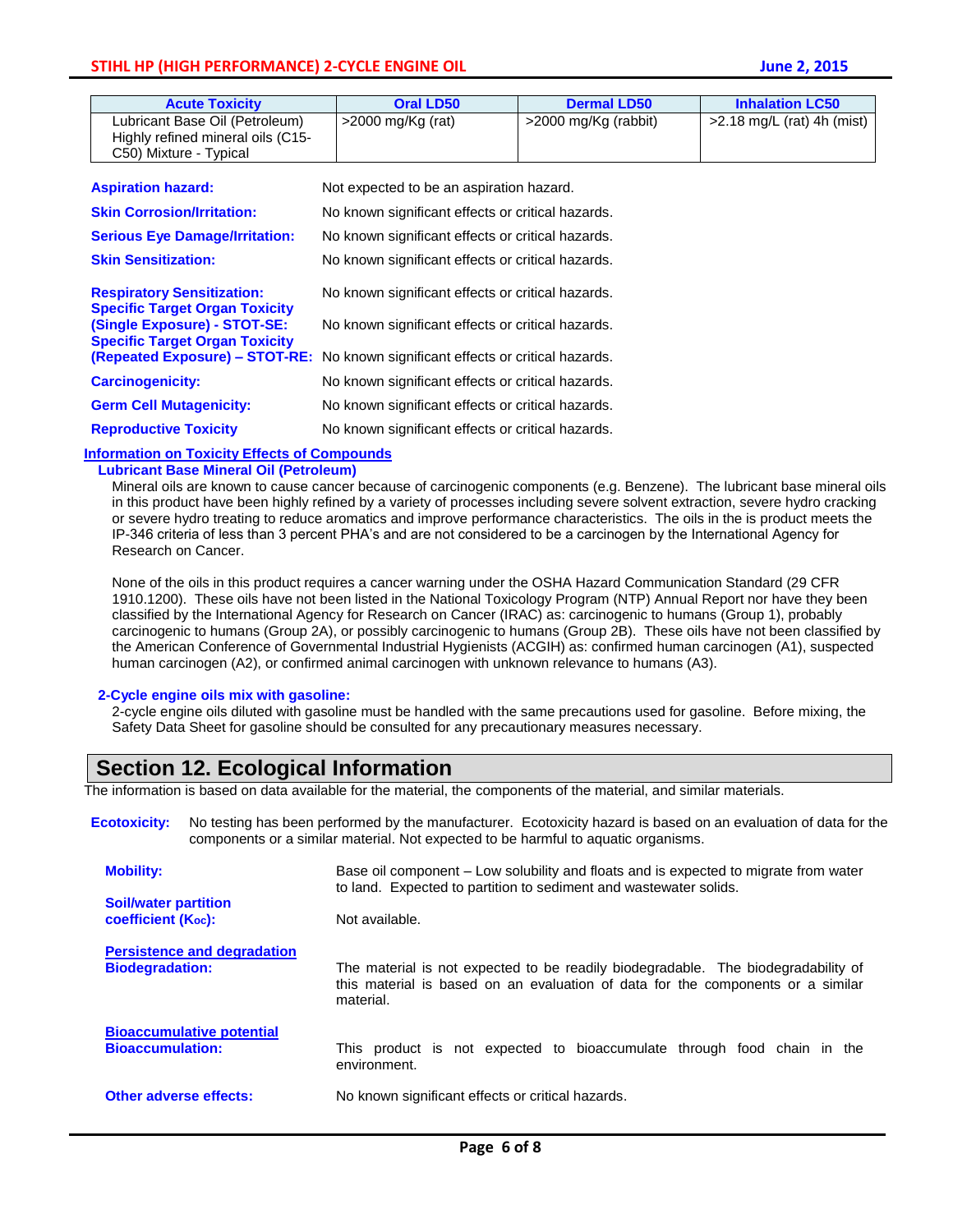|  | <b>June 2, 2015</b> |
|--|---------------------|
|  |                     |

| <b>Other ecological information:</b>                 | Spills may form a film on water surfaces causing physical damage to organisms.<br>Oxygen transfer could also be impaired.                                                                                                                                                                                                                                                                                                                                                                                                                                                                                                               |  |
|------------------------------------------------------|-----------------------------------------------------------------------------------------------------------------------------------------------------------------------------------------------------------------------------------------------------------------------------------------------------------------------------------------------------------------------------------------------------------------------------------------------------------------------------------------------------------------------------------------------------------------------------------------------------------------------------------------|--|
|                                                      | <b>Section 13. Disposal Considerations</b>                                                                                                                                                                                                                                                                                                                                                                                                                                                                                                                                                                                              |  |
| Disposal recommendations based on material supplied. |                                                                                                                                                                                                                                                                                                                                                                                                                                                                                                                                                                                                                                         |  |
| <b>Waste treatment methods:</b>                      | This material, as supplied, is not a hazardous waste according to Federal regulations (40 CFR<br>261). Consult the appropriate state, regional, or local regulations for additional requirements.<br>The generation of waste should be avoided or minimized wherever possible.                                                                                                                                                                                                                                                                                                                                                          |  |
| <b>Product waste:</b>                                | Significant quantities of waste product residues should not be disposed of via the sanitary<br>sewer but processed in a suitable effluent treatment plant. Dispose of surplus and non-<br>recyclable products via a licensed waste disposal contractor. Disposal of this product,<br>solutions and any by-products should at all times comply with the requirements of<br>environmental protection and waste disposal legislation and any regional local authority<br>requirements. Incineration or landfill should only be considered when recycling is not<br>feasible. Oil collection services are available for used oil recycling. |  |
| <b>Contaminated packaging:</b>                       | Empty containers or liners may retain some product residues and could pose a potential fire and<br>explosion hazard. Do not cut, puncture, or weld containers.                                                                                                                                                                                                                                                                                                                                                                                                                                                                          |  |
| <b>Other information:</b>                            | Avoid dispersal of spilled material and runoff and contact with soil, waterways, drains and<br>sewers.                                                                                                                                                                                                                                                                                                                                                                                                                                                                                                                                  |  |

# **Section 14. Transport Information**

**General information:** Petroleum Lubricating oil - Not regulated.

|                                 | $\cdot$<br>$\sim$<br>ssification<br>↗ | <b>IMDG</b>   | .<br>$\mathbf{v}$<br>.<br>$\sqrt{ }$ |
|---------------------------------|---------------------------------------|---------------|--------------------------------------|
| Stihl<br><br>;∨cle<br>пr<br>. . | ⊀eɑulated<br>NOt                      | uulated<br>NΟ | equlated<br>Not                      |

**Special precautions for user:** Transport within user's premises: Always transport in closed containers that are upright and secure. Ensure that persons transporting the product know what to do in the event of an accident or spillage.

# **Section 15. Regulatory Information**

**United States Regulations**

| <b>United States Inventory (TSCA 8b):</b><br><b>SARA 302/304:</b>                  |                                                                                                                                                                                                           | All components are listed or exempted.<br>No products were found.                                            |                                 |  |
|------------------------------------------------------------------------------------|-----------------------------------------------------------------------------------------------------------------------------------------------------------------------------------------------------------|--------------------------------------------------------------------------------------------------------------|---------------------------------|--|
| <b>SARA 311/312:</b><br><b>SARA 313:</b>                                           | Fire Hazard:<br>Reactivity Hazard:                                                                                                                                                                        | Immediate (Acute) Health Effects:<br>Delayed (Chronic) Health Effects:<br>Sudden Release of Pressure Hazard: | No.<br>No.<br>No.<br>No.<br>No. |  |
| The following components of this material are found on the EPCRA 313 list:<br>None |                                                                                                                                                                                                           |                                                                                                              |                                 |  |
| <b>Supplier notification:</b>                                                      | This product does not contain any hazardous ingredients at or above regulated<br>thresholds.                                                                                                              |                                                                                                              |                                 |  |
| <b>CWA (Clean Water Act):</b>                                                      | This product does not contain any substances regulated as pollutants pursuant to the<br>Clean Water Act (40 CFR 122.21 and 40 CFR 122.42)                                                                 |                                                                                                              |                                 |  |
| <b>CERCLA:</b>                                                                     | This material, as supplied, does not contain any substances regulated as a hazardous<br>substance under the Comprehensive Environmental Response Compensation and Liability<br>Act (CERCLA) (40 CFR 302). |                                                                                                              |                                 |  |